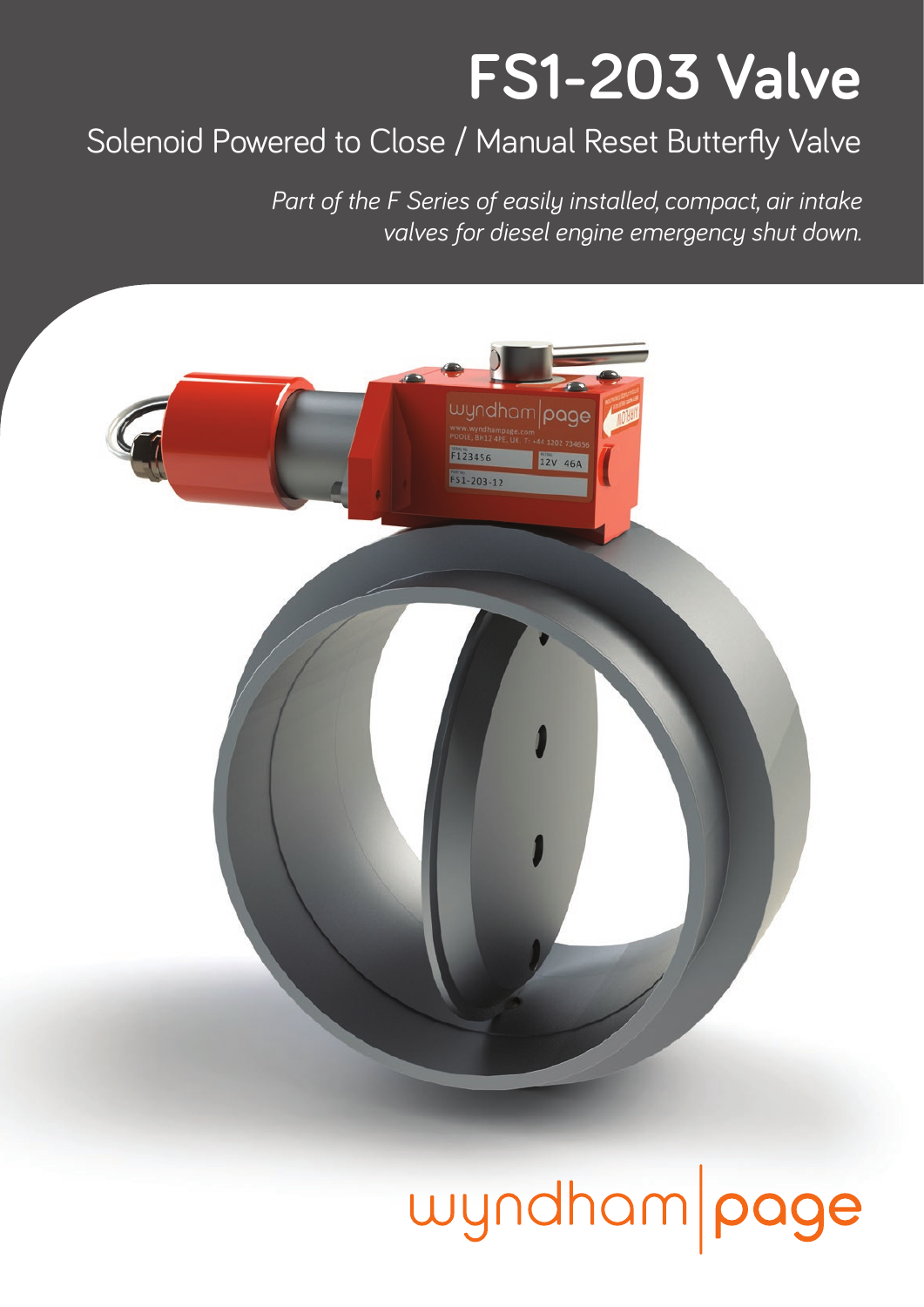### Application

The FS1-203 valve is designed for diesel engine applications where the bore of the air intake pipe is 203mm (8 inches). For FS1 valves suitable for smaller bore air intake pipes see handbook FS1 Valves: 38mm to 178mm.

The FS1 version of the Wyndham Page F Series of engine air intake closure valves is designed to provide an emergency means for rapid shut down of a diesel engine when triggered by a 12 or 24 volt signal. This signal may be generated automatically by engine overspeed or any other selected fault conditions or via a manually operated electrical engine stop button. Optionally for additional safety the valve can also be supplied with a mechanical emergency engine stop button either directly mounted on the valve or remotely mounted for operation via a mechanical cable.

Once the FS1 valve has operated to stop the engine, a restart is only possible after manually resetting the valve to the run position. The low intake air flow restriction through the open valve makes it generally compatible with the requirements of low emission diesel engines.

Corrosion resistant materials are used where applicable in the construction of the valve. This lightweight and compact valve design together with the availability of factory fitted hose adaptors selected from a wide range of optional sizes assists in easy installation.

The valve may be fitted to either turbocharged or naturally aspirated engines. In the case of turbocharged engines temperature limitations may restrict the position in which the valve may be installed in the intake system.

**Note.** Wyndham Page also supply speed switches for incorporation into the emergency shut down control circuit of this type of application. Please contact Wyndham Page or your Wyndham Page supplier for details.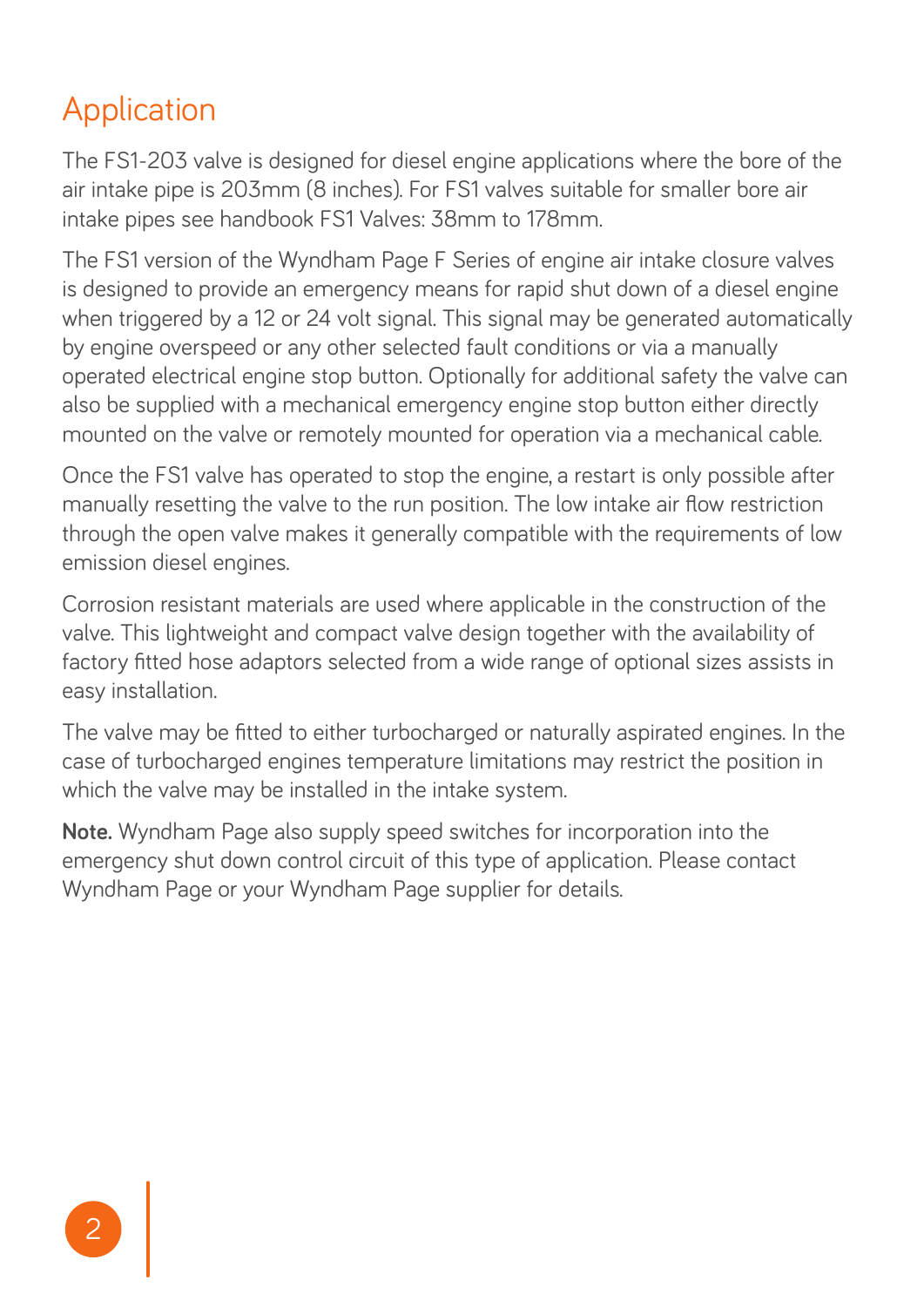#### Description and Main Dimensions

The FS1 butterfly valve is a latched open type. Either operation of the manual engine shut down button [where fitted] or applying a 12 volt or 24 volt signal is required to trip the valve to the closed [engine stop] position. Following valve closure the manual reset lever on the valve is used to reset to the latched open position. Optionally the valve can be supplied with a cable and lever arrangement to permit manual reset from a position remote from the engine.

In standard form the FS1-203 valve is supplied complete with hose adaptors suitable for 203mm (8inch) bore hose – see diagram below and on page 4. Where a requirement exists for a non-standard adaptor size or other alternative form of pipe connection such as a bolted joint please pass details of requirement to Wyndham Page or your Wyndham Page supplier for investigation.

Optionally the valve can be supplied fitted with an internal microswitch to indicate the open/closed status of the valve.

The valve has a metal to metal seal when closed. It is designed for low closing friction and long life of the sealing surfaces. The latching / release mechanism is configured to withstand high shock loads without malfunction.

The electrical enclosure is to IP66.

The diagram below and the diagrams and data on pages 4 to 5 cover the main features and basic dimensions of the FS1-203 including selection of options and order coding.

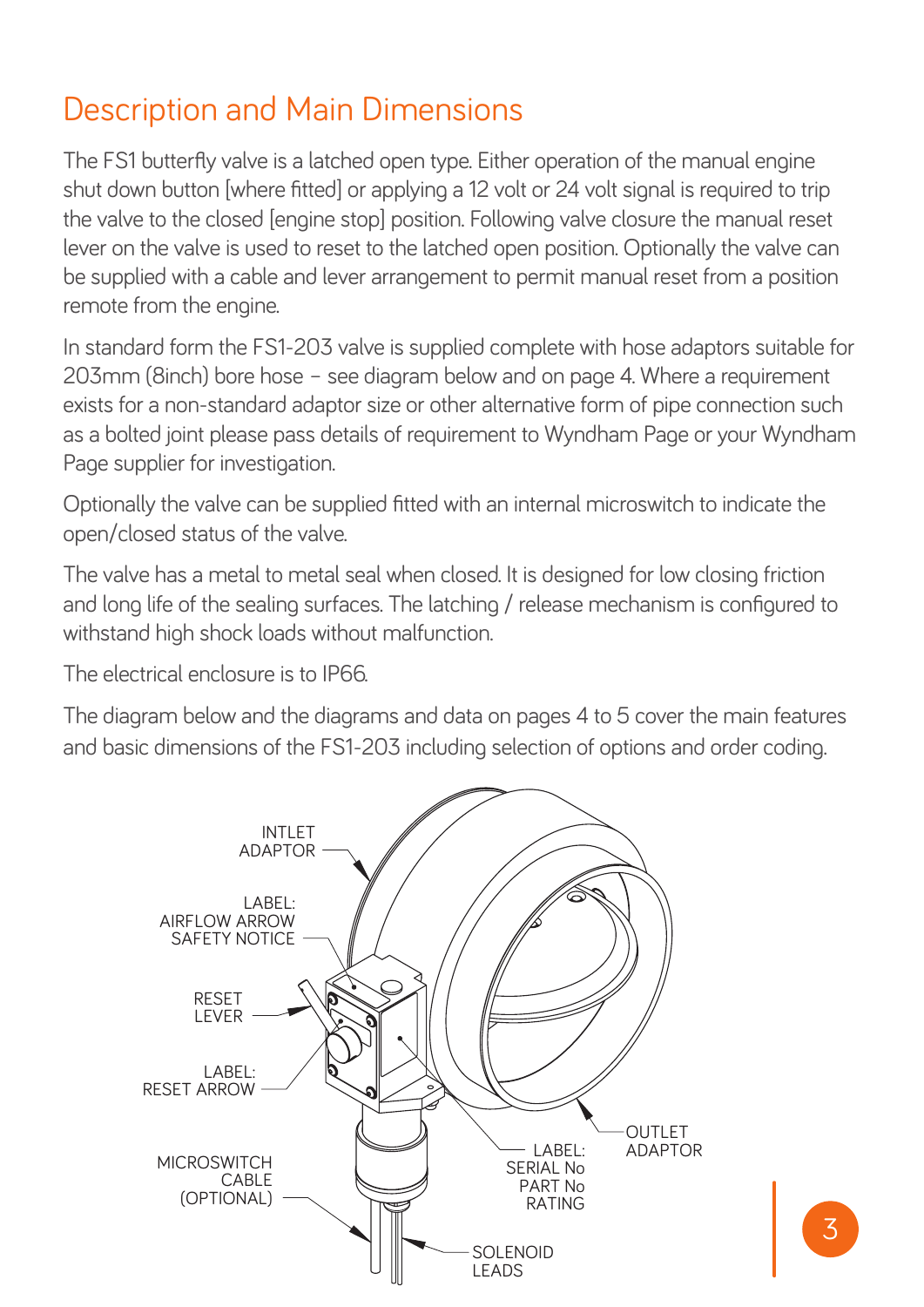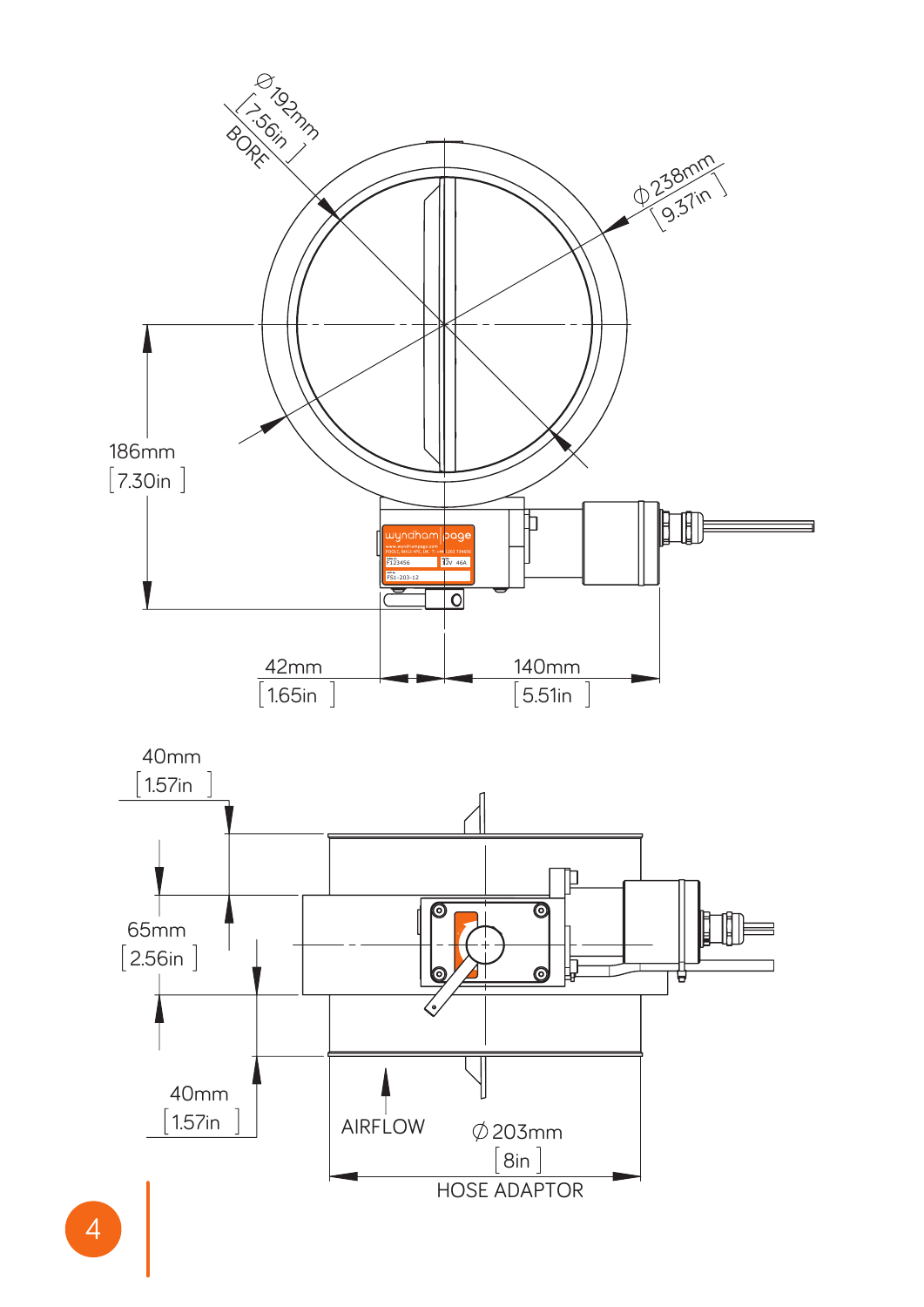#### Valve Selection

To enable Wyndham Page to select the most suitable version of the FS1-203 valve for the Customers application the following data is required:

- [1]. Bore size of the intake hose into which the intake valve is to be fitted refer to section headed "Description and Main Dimensions".
- [2]. Whether a 12 volt or 24 volt shut down signal is to be used.
- [3]. Whether a built in microswitch is required.
- [4]. Whether a local or remote mechanical emergency stop is required.
- [5]. Whether a reset cable is required.

### Order Coding



| <b>STANDARD CABLE LENGTHS</b> |            |
|-------------------------------|------------|
| CABLE XX CODE                 | LENGTH (M) |
| 05                            | 0.5        |
| 10                            | 1.0        |
| 15                            | 15         |
| 20                            | 2.0        |
| 25                            | 25         |
| 30                            | 30         |

#### **Special Features:**

By arrangement with Wyndham Page.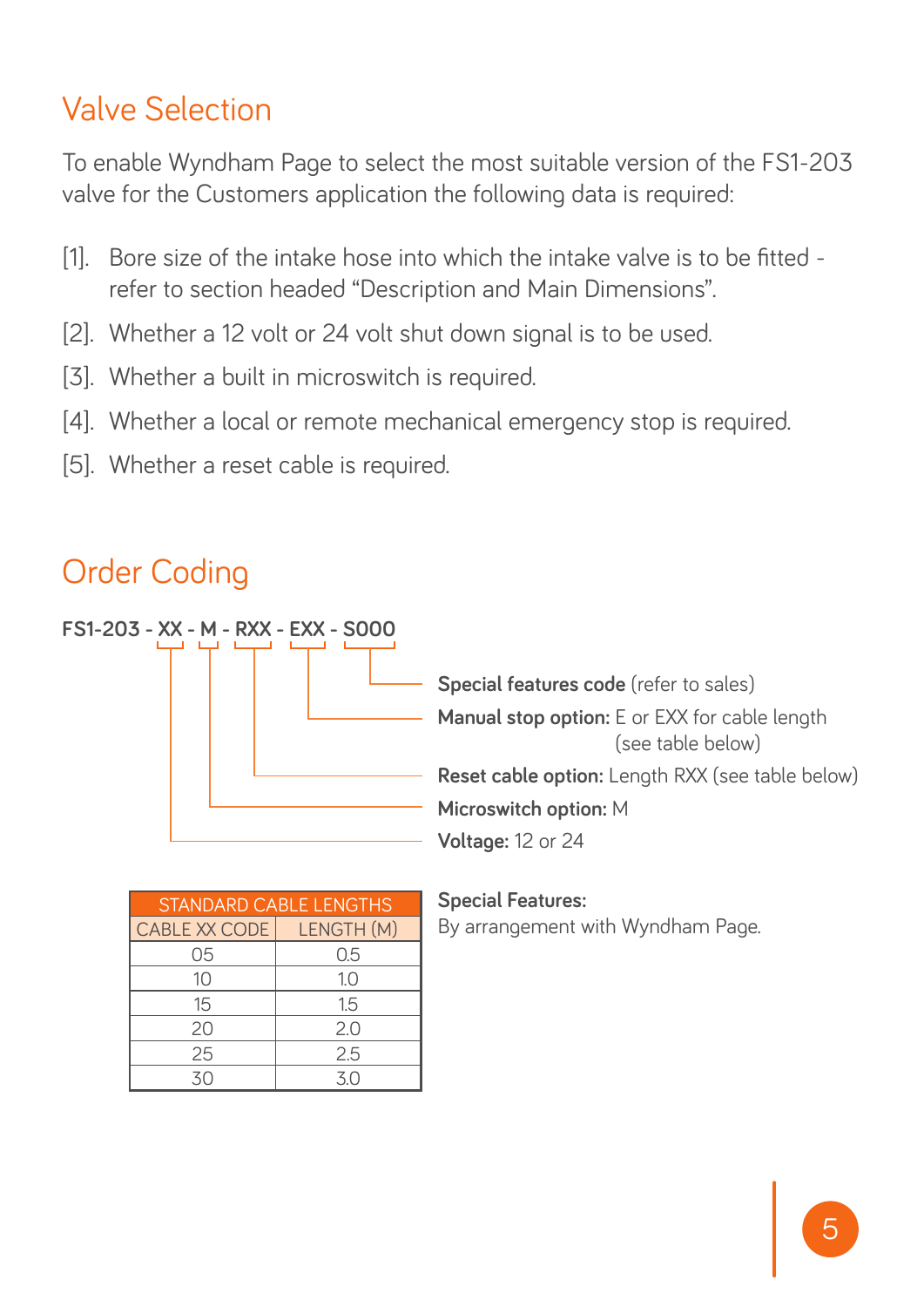### Installation [mechanical]

Select a position for the valve which enables safe access to operate the reset lever and also permits a suitable run for the connected electrical cables and, when applicable, mechanical manual stop and / or reset cables. Ensure that the direction of the engine intake airflow complies with that marked on the valve. If an engine air intake flametrap is also fitted, the valve must be installed upstream (air cleaner side) of the flametrap.

The valve may be fitted in any attitude from horizontal to vertical but not in a position where it is subjected to temperatures, internal or external, outside of the range -40C to +120C.

Additionally in the case of naturally aspirated engines fit the valve as close as possible to the intake manifold.

For turbocharged engines fit the valve upstream of the turbocharger except where a charge cooler is fitted in which case it may be fitted downstream of the charge cooler subject to not exceeding the +120C limit. **Do not** fit valve between the turbocharger and charge cooler.

The hose and associated intake system into which the valve is installed should be adequate to fully support the valve whilst not permitting excessive vibration of the valve. Generally ensure that there is sufficient flexibility in the finalised intake system to allow for the necessary relative movement between the intake system components over the full range of engine operating conditions to avoid excessive mechanical stresses.

Any existing crankcase breather arrangement venting directly into the engine intake ports or into the intake system downstream of the FS1 valve, must be sealed and replaced by a crankcase breather arrangement connected into the intake system upstream of the FS1 valve or, if permitted at the operating site, vented to atmosphere.

**Important note.** Retain the standard fuel shut down stop fitted to the engine. The Wyndham Page FS1 air intake valve is designed for emergency stop only.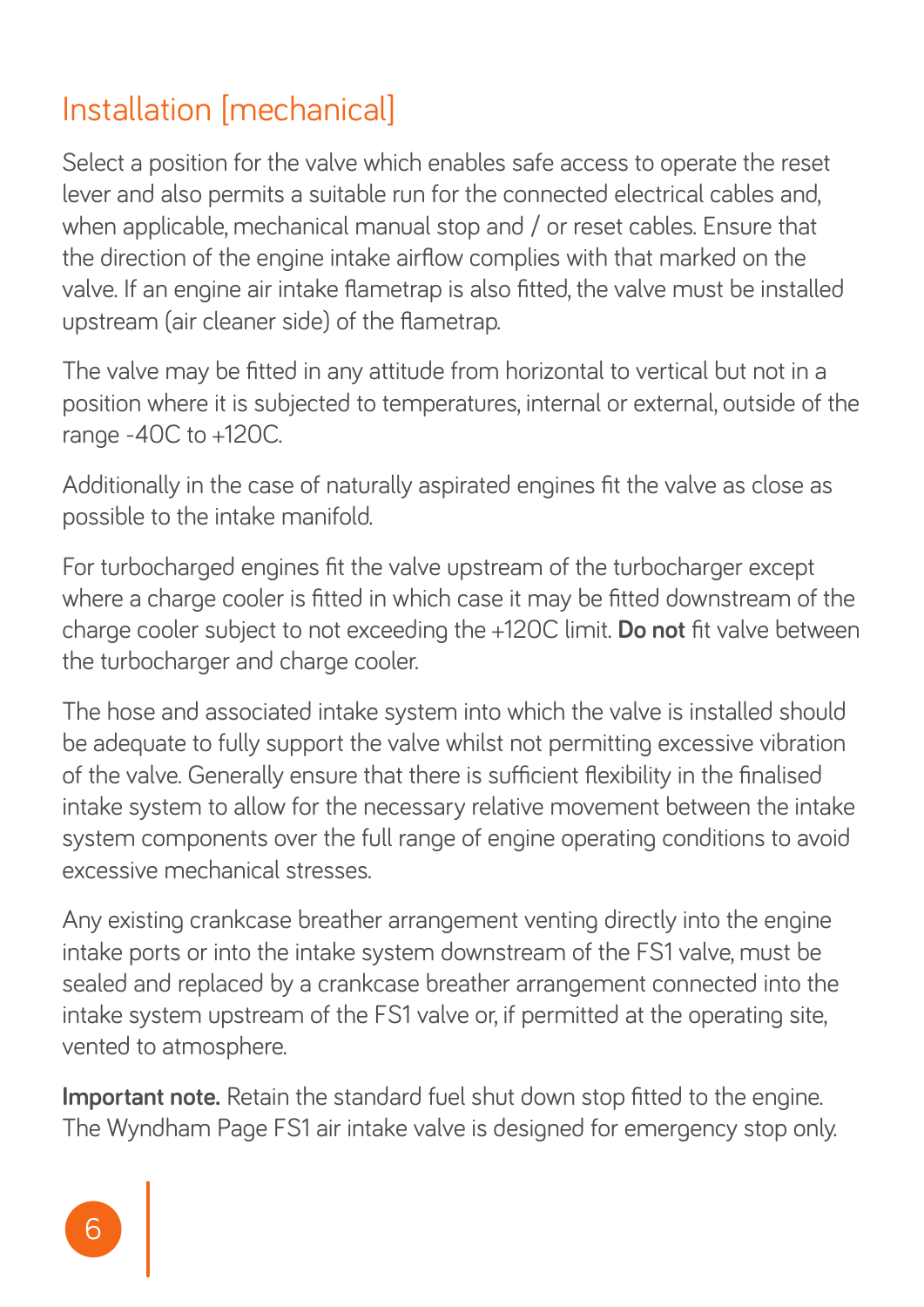## Installation [electrical]

The wiring diagram overleaf shows the connections for the valve solenoid and optional microswitch.

The electrical data for the solenoid and microswitch is tabulated on page 9.

It is recommended that either a manually operated electrical engine stop button or a remotely operated mechanical engine stop button is always incorporated.

The solenoid power supply cable must be adequately secured along its length to avoid excessive mechanical stress at the connection to the solenoid or any other physical damage under all normal operating conditions and during equipment servicing.

#### **Important notes.**

- [1]. The electrical system must include means to restrict the maximum time the closure signal may be applied to the solenoid to within the limits stated on page 9. This restriction must also be applied where a manually operated electrical engine stop button is also incorporated in the electrical shut down circuit.
- [2]. It is recommended that for additional safety when a manually operated electrical engine stop button is incorporated it should be directly supplied by the required voltage from source and not via the shutdown control circuit.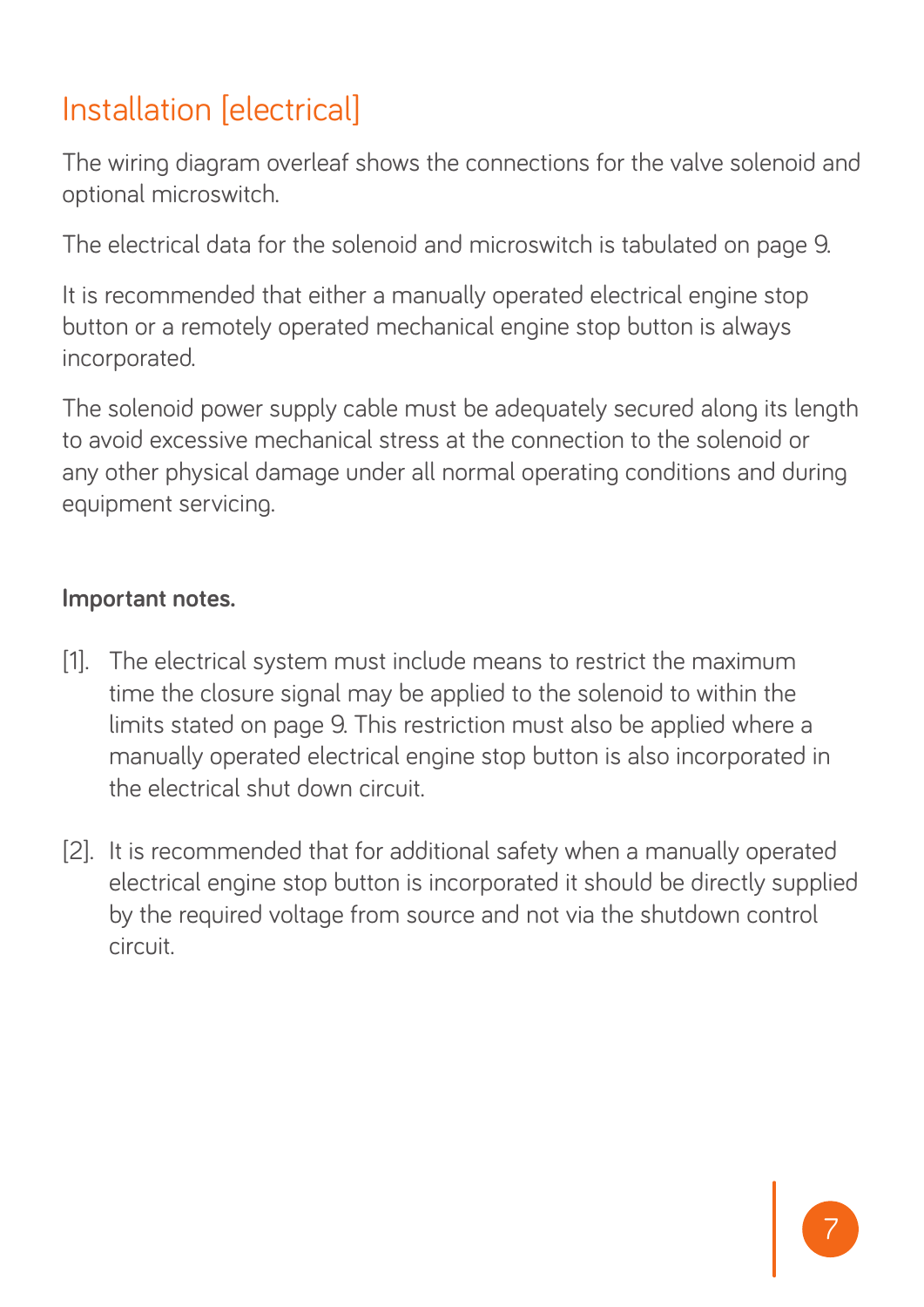#### FS1-203 Valve Schematic

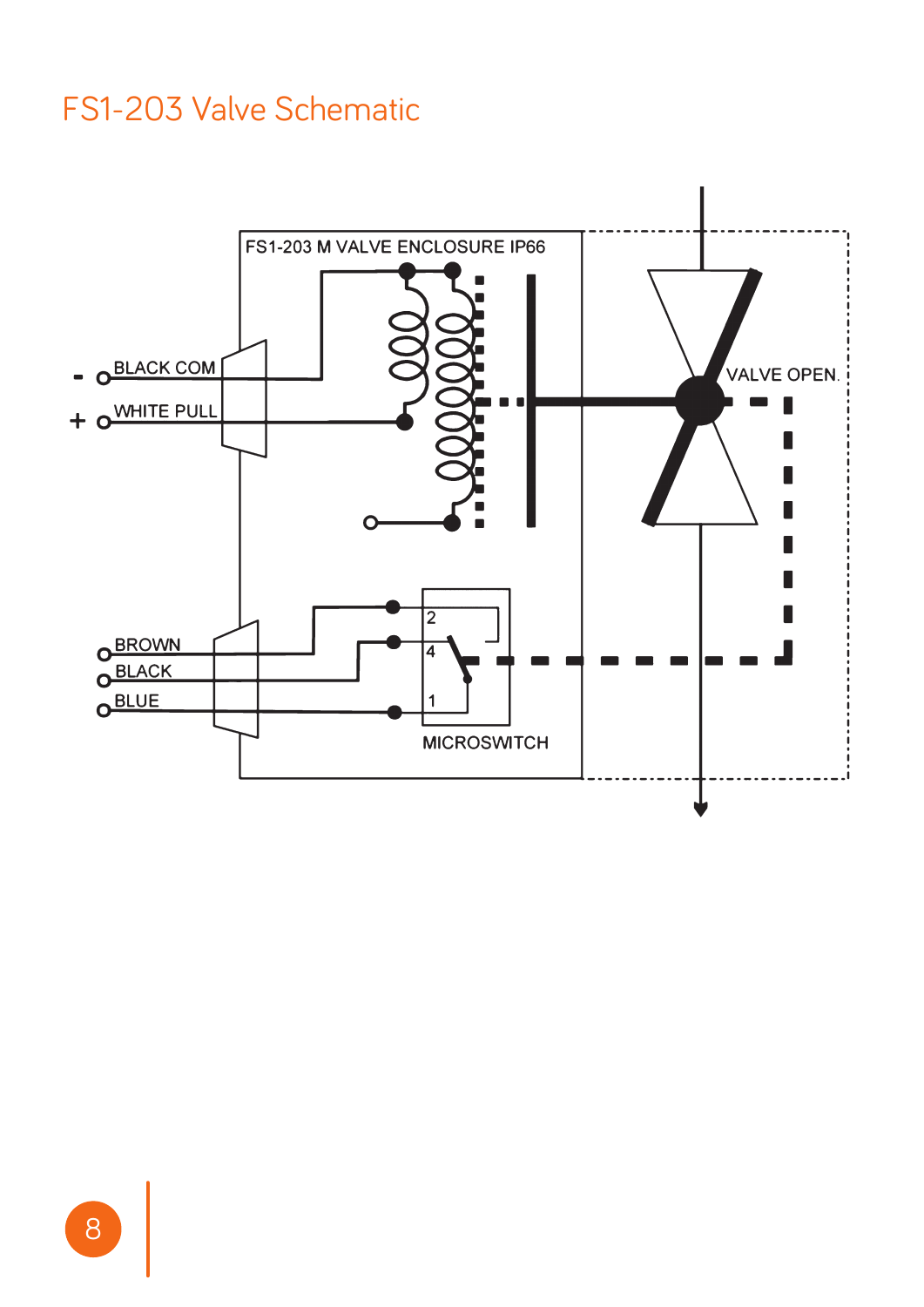## General and Electrical Specification

| <b>GENERAL DESCRIPTION:</b>                                                           |                                                   |
|---------------------------------------------------------------------------------------|---------------------------------------------------|
| A slim butterfly valve designed for emergency shutoff of the engine air intake.       |                                                   |
| Mechanically latched open, energise to close, manual reset by rotation of reset knob. |                                                   |
| <b>GENERAL SPECIFICATION:</b>                                                         |                                                   |
| Temperature:                                                                          | Max ambient: 120°C                                |
|                                                                                       | Max intake air temp: 120°C                        |
| Construction:                                                                         | Body and disk: Hard anodized aluminium            |
|                                                                                       | Other main components: Stainless steel, aluminium |
|                                                                                       | Hose adaptors: Aluminium                          |
| Weight:                                                                               | 6KG (13.2LB)                                      |
| <b>ELECTRICAL SPECIFICATION:</b>                                                      |                                                   |
| Solenoid energise to close operation                                                  |                                                   |
| 12 or 24 volt option specified when ordering                                          |                                                   |
| Solenoid rating:                                                                      | 12 VOLT, 46A                                      |
|                                                                                       | 24 VOLT, 25A                                      |
| Max single pulse @20°C:                                                               | 1.5 seconds                                       |
| Max 4 cycles in one minute                                                            |                                                   |
| Recommended engine controller setting:                                                | 1 second                                          |
| <b>MICROSWITCH OPTION:</b>                                                            |                                                   |
| S.P.D.T - 24V, 10A Max                                                                |                                                   |
| <b>MICROSWITCH CABLE:</b>                                                             |                                                   |
| SIHF silicone insulated multicore cable: Standard length 3m                           |                                                   |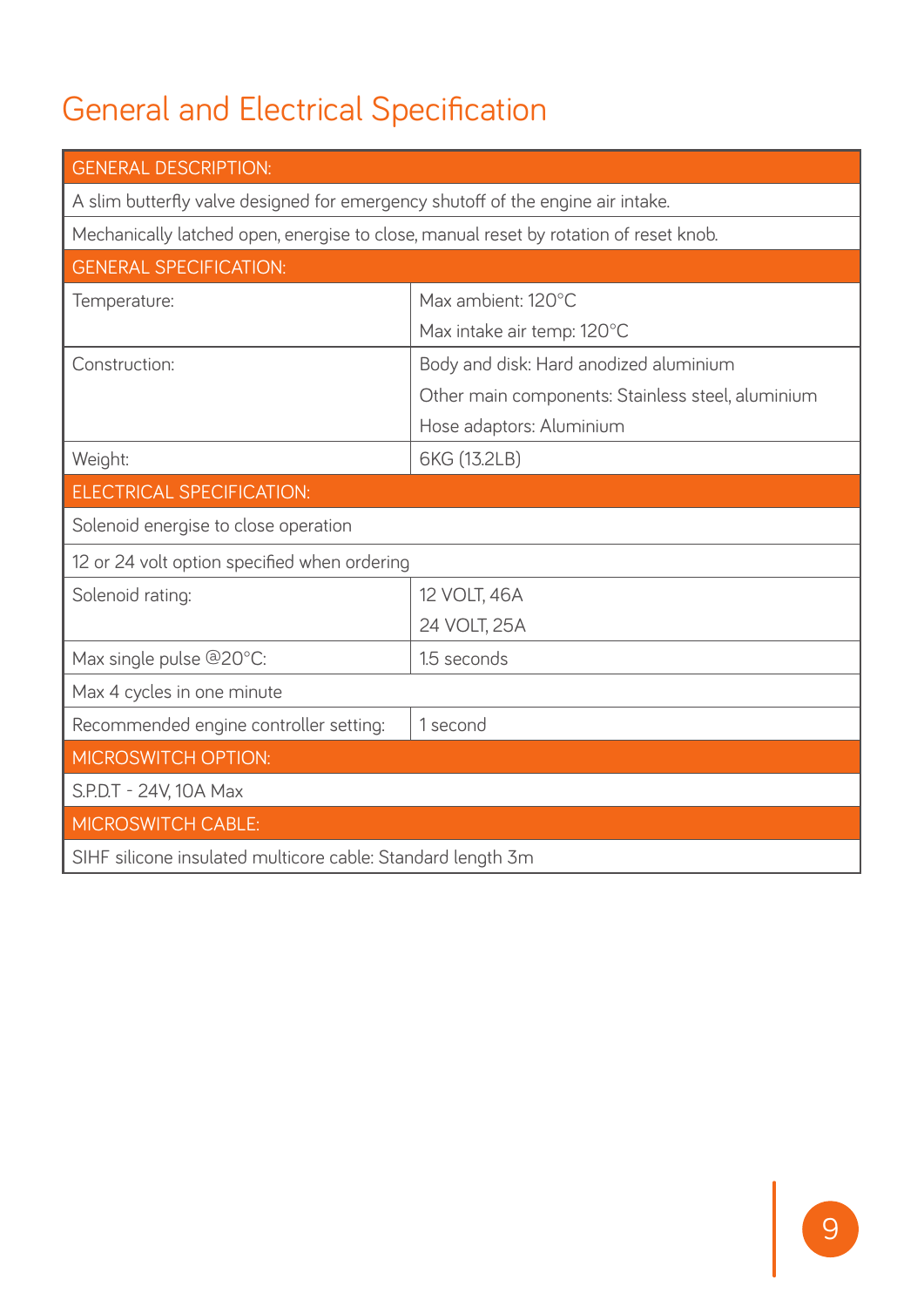### **Operation**

The valve closure disc is sprung towards the engine stop [closed] position. It is latched in the engine run [open] position by rotating the reset latch as indicated on the valve body, or, where a remote manual reset is fitted, by pulling the reset 'T' handle. During engine operation the valve remains open until the 12 or 24 volt shut down signal is applied or the manual emergency stop button is operated. This releases the valve disc from the run position to the stop position thereby shutting down the engine.

**Note.** Unless released to the closed position by an electrical signal or the manual emergency stop button the valve disc will continue to remain in the latched open state and therefore following a normal engine stop by fuel shut down it will not require reset.

Where fitted the internal microswitch permits an indication of the valves open / closed status.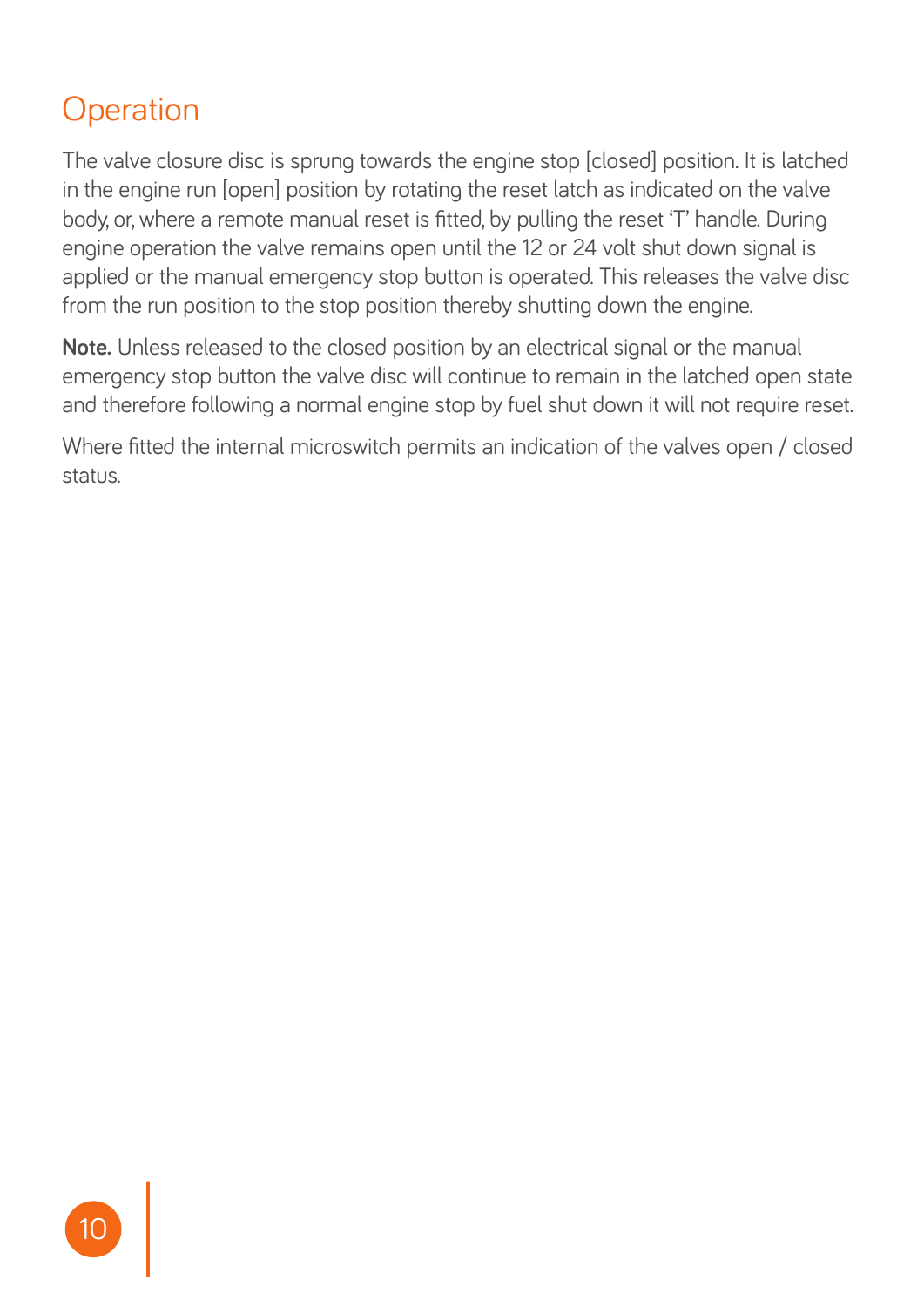#### **Maintenance**

The following maintenance schedule should be undertaken. Subject to experience of local operating conditions the frequency of the maintenance schedule may be varied. Carry out the proposed maintenance work when the equipment is in a safe area and record details of the work carried out. Rectify any problems identified before returning the diesel powered equipment back into service.

#### FOLLOWING INITIAL INSTALLATION AND THEREAFTER AT WEEKLY INTERVALS:

- [1]. Check all intake pipework between the FS1 valve and engine intake manifold to ensure all pipe fittings and any support brackets are properly fitted and secure and that the engine intake is leak free and shows no sign of significant deterioration or damage.
- [2]. Inspect the power supply and microswitch cables for damage.
- [3]. Start engine. Carry out a shutdown using the stop signal from the shutdown control system. Check that the valve snaps shut and brings the engine to a stop within a few seconds.
- [4]. Repeat step [3] by operating the mechanical stop (where fitted) and again check that the valve snaps shut and brings the engine to a stop within a few seconds.

#### SIX MONTHLY:

Remove the FS1 valve. Wipe clean as necessary and visually inspect for damage or excessive wear. Bench test valve function. Refit and complete the "Weekly" maintenance as listed above.